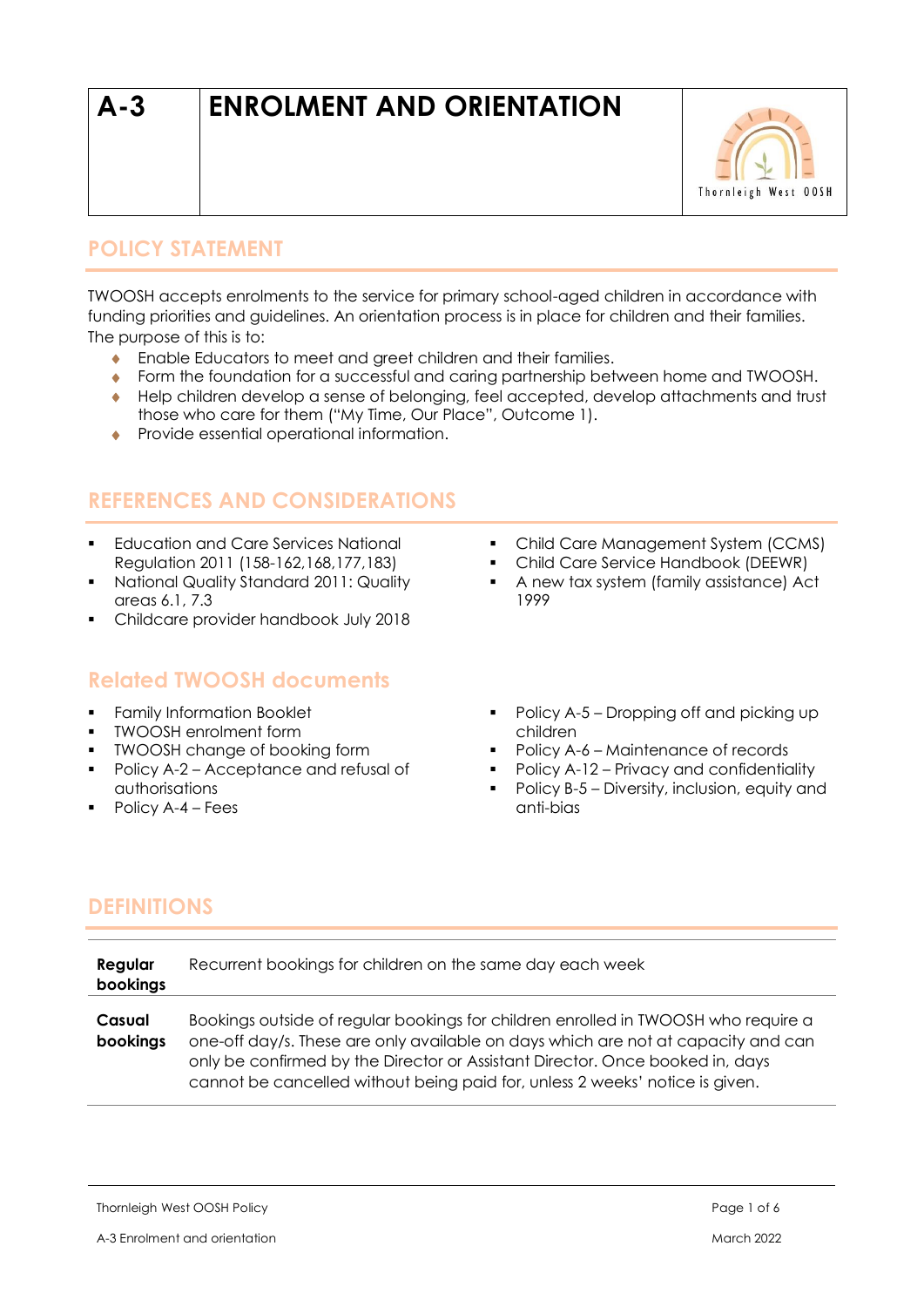# **PROCEDURE**

### **Eligibility**

- The Australian government has approved TWOOSH to provide up to 200 places for children.
- To be eligible for TWOOSH, children must be enrolled and attending primary school, with the exception of the January Vacation Care period.
	- A child who has not started primary school can be accepted during this period if they are due to start primary school that year. Places during this period are first allocated to the siblings of children already enrolled, then based on the Government's access guidelines, then based on the order in which enrolment forms are received.
- The Government's access guidelines require out-of-school-hours services to prioritise places for at risk children, to ensure their safety and wellbeing, and to support families who are most in need. It is TWOOSH's responsibility to ensure that places are prioritised as follows:
	- **Priority 1:** A child at risk of serious abuse or nealect
	- **Priority 2:** A child of a sole guardian who satisfies the activity test through paid employment
	- **Priority 3:** A child of dual guardians who both satisfy, the activity test through paid employment.
	- **Priority 4:** Any other child.

### **Inclusion of children with additional needs**

- Guardians are required to inform TWOOSH of any additional needs for their child on the child's enrolment form.
- TWOOSH will follow the procedures set out in Policy B-5, and make provisions for children with additional needs wherever possible.
- Access to care will focus on the needs of the child and TWOOSH's ability to meet these needs. Access to care is subject to providing appropriate documentation for the approval of government funding, which may take up to 5 weeks. Regular reviews will be conducted and ongoing arrangements will be at the discretion of the Director in consultation with guardians and TWOOSH Educators.

### **Enrolment**

- Prior to formal enrolment, Expression of Interest forms are available online at [www.twoosh.com.au.](http://www.twoosh.com.au/)
- The Director will share updated information about enrolment during the school's Kindy Information Sessions, and via email and Facebook.
- Enrolments for the next calendar year open in July of the current year.
- Depending on available places, children can be enrolled into TWOOSH throughout the school year.
- Each family needs to complete an online Enrolment Form prior to their child/ren's first day attending TWOOSH.
- $\bullet$  If the Enrolment Form is incomplete, the child/ren cannot be accepted.
- The Enrolment Form must contain all relevant details relating to the personal, medical, and custodial details for each child, guardian and emergency contacts along with any special requirements relating to that child. This includes the child's up--to-date immunisation record.
- Enrolments submitted by families to TWOOSH will be processed in line with the Priority of Access Guidelines and the Child Care Management System (CCMS).
- If a child is subject to an access order or agreement, TWOOSH must have a copy on file plus any subsequent alteration registered by the court in order for it to be enforced.
- ◆ To receive Child Care Subsidy (CCS):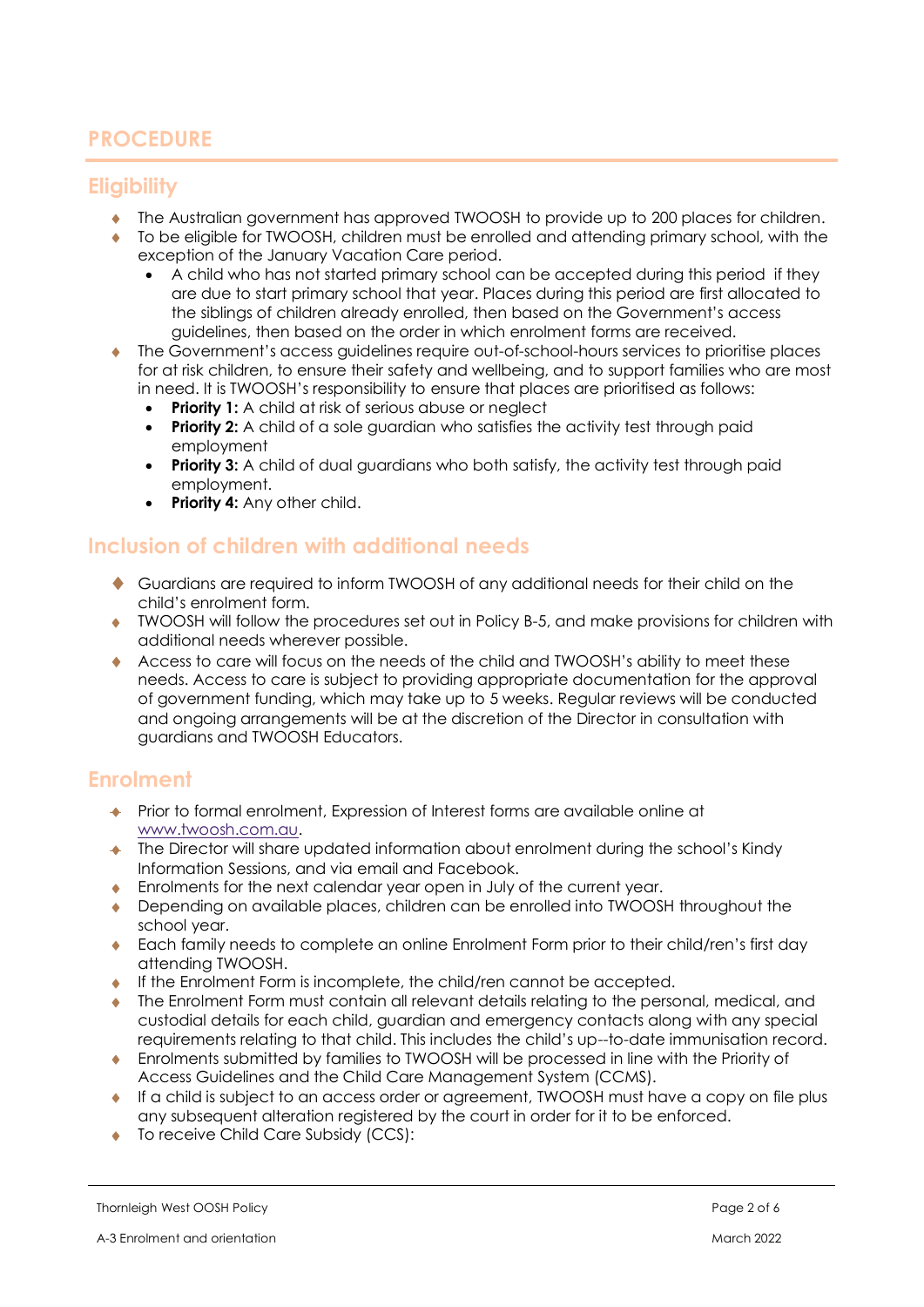- Guardians must apply via Centrelink/MyGov to assess whether the family is eligible for CCS. To ensure a smooth enrolment process, complete this prior to enrolment.
- In order for TWOOSH to link Government approval, and claim these rebates for families, guardians need to provide their own and their children's Centrelink Reference Number (CRN) to TWOOSH.
- To ensure that rebates are received correctly, guardians need to confirm that their child is attending TWOOSH via 'My Gov'.

## **Waiting list**

- Families will be placed on the TWOOSH waiting list when demand for care exceeds TWOOSH's number of approved places. A child's status as per the access guidelines is noted.
- ◆ To place their child on the waiting list guardians will need to:
	- Complete an Expression of Interest form or Enrolment for.
	- Contact the TWOOSH Director by email to ensure the enrolment has been received.
- Guardians on a waiting list will be notified as soon as practicable when a vacancy has become available for their child.
- Waiting lists will be refreshed annually by email. A request for updating family details and contact numbers will be sent to each family on the waiting list. If TWOOSH does not receive an updated reply by email and the form is not returned to TWOOSH, families will be removed from the list, as it is presumed the family no longer requires care.
- Waiting lists are managed by the Director. When vacancies arise, places are first allocated to the siblings of children already enrolled, then based on the Government's access guidelines, then based on the order in which enrolment forms are received.

## **Re-enrolment for existing families**

- A re-enrolment must be completed each year before the due date.
- Children who re-enrol for their existing booked days are generally guaranteed those days for the new year (see exception below); however requests for additional or different days will be put on the waiting list for consideration after siblings and new enrolling children.
- Enrolment Forms will be updated annually and when there are changes to family circumstances and details. As per the Family Information Booklet, guardians are responsible to inform TWOOSH of any changes.
- Once all requests have been returned and processed, each family will be issued with an offer for the new year via email. If any cancellations are made to current bookings before the end of Term 4, they may lose their place to those already on the waiting list. For example: if a family have been offered and confirmed a place/s for 5 afternoons in 2020, but cancel their bookings for the remainder of Term 4 in 2019, they could potentially lose their places for the new year.
- On days where TWOOSH has reached capacity, if a family does not meet work/study commitments, or ranks lower on the priority of access guidelines, their spot may be cancelled and prioritised to a family on the waiting list that ranks higher on the priority of access guidelines. In this case, at least 2 weeks' notice in writing will be given to the family.

## **Child's attendance once enrolled**

 In the morning session, TWOOSH's responsibility for the child begins when placed in the Educator's care by a guardian. In the afternoon session, TWOOSH's responsibility for the child begins when they are signed in to TWOOSH.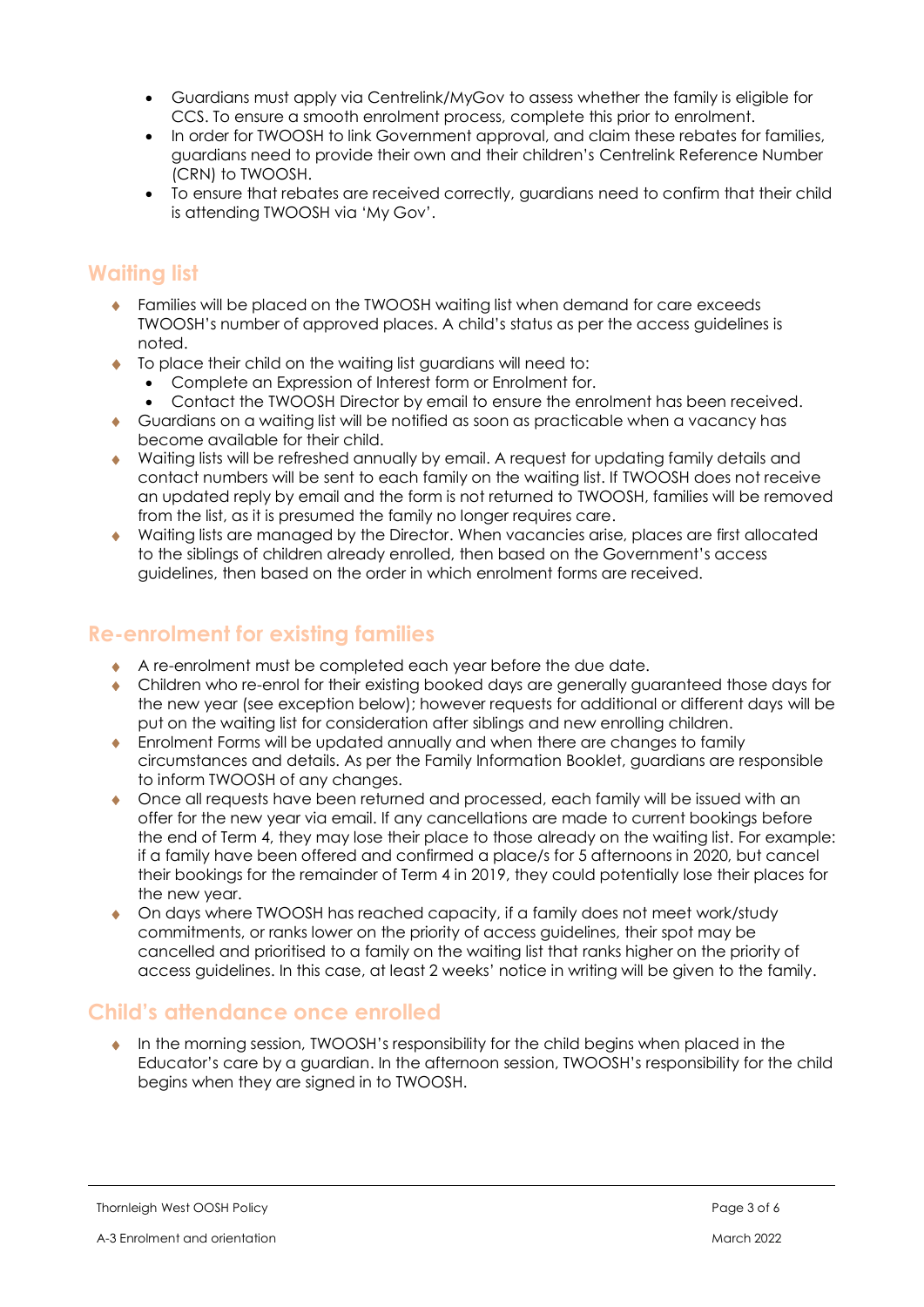- If a child will be absent on a day they are normally booked, the family must notify TWOOSH as soon as possible and mark their absence on the Xplor home App A nonnotification/search fee of \$5 will apply for families who fail to notify the service by 3 pm on the day the child is absent (for the afternoon session only).
- If an enrolled child fails to arrive at TWOOSH on an enrolled day, the Director or Responsible Person will be immediately advised and will confirm with the guardian regarding an absence. Refer to Policy A-5 for more details.
- In the afternoon, if an enrolled child arrives at TWOOSH and they are not on the roll for that day, the Director, or the Responsible Person will be immediately advised to confirm. If the child is not enrolled for that day, they will be taken to the school office. If a child has not been enrolled to TWOOSH, TWOOSH cannot take the child into care under any circumstances.
- $\bullet$  If a family wishes to change the days or sessions of enrolment, a request needs to be sent via email. This change is subject to availability; the Director will assess and respond to these requests.
- CCS for absences applies as follows:
	- Each child receives a new set of initial 42 absence days at the beginning of the financial year.
	- CCS is paid for up to 42 absence days for each child per financial year across all approved children's services. Absence days are referred to as 'Initial 42 days absence' in the family assistance law. Supporting documentation is required for most additional absence types, after these 42 have been used.
	- These absence days can be taken for any reason (provided the day being reported as an absence is a day on which care would have otherwise been provided).
	- These absence days cannot be reported before a child has begun care or after a child has left care. If a child is booked in to start at TWOOSH on a particular date but does not start on that day, the family will not receive any government rebates for the days the child was expected to attend; initial 42 days absences may not be claimed for these days. Similarly, if the family has advised that their child will leave the service on a particular day, but that child does not attend their last session(s) of care, the family will not receive government rebates for the days the child was expected to attend for all consecutive days leading up to the enrolment end date. Initial 42 days absences may not be claimed for these days either.

# **Attendance and enrolment records**

- Accurate daily attendance records will be kept electronically. They meet the requirements of the CCMS and document:
	- Full name of each child attending the service
	- Date and time that each child arrives and departs
	- Confirmation of the child's arrival and departure by either:
		- o the person who drops off or picks up the child (over 18 approved collection contacts)
		- o the Director (Nominated Supervisor) or an educator (Regulation 158)
- Attendance records are kept in storage for three (3) years after the record was made, as stated in the Regulations. From October 2017 attendance records will be stored electronically via electronic sign in and out. All existing paper records will be kept until the end of 2020.
- An enrolment record for each child will be kept at the service which includes all details outlined in Regulations 160, 161 and 162.
- Enrolment information will be kept in strict confidence according to the services Confidentiality Policy.
- All enrolment records will be kept in a safe and secure place and kept for the period of time specified in the Regulations (Regulations 158, 159,160, 183).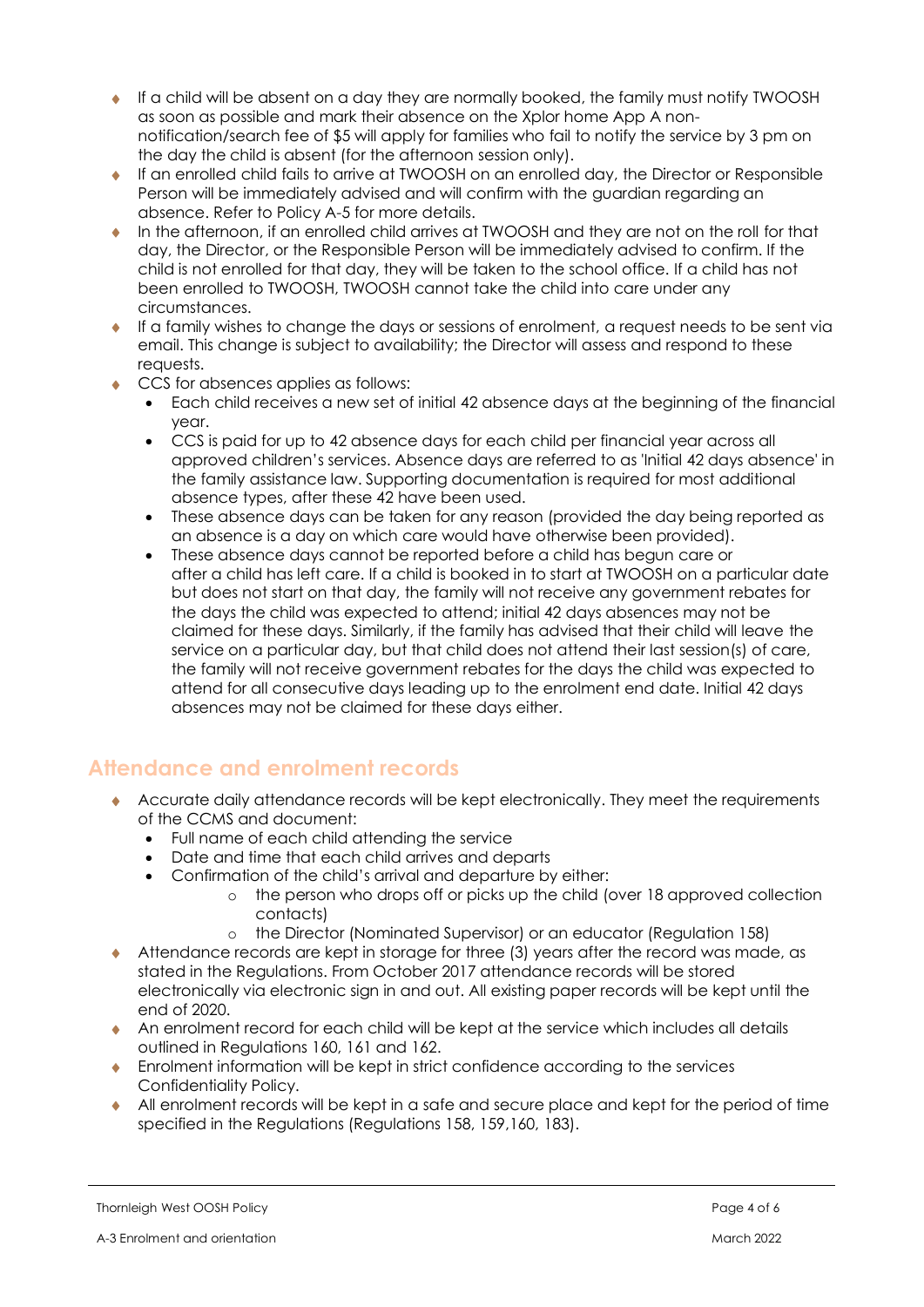# **Cancellation of enrolment**

- Cancellation of an enrolment may be initiated in two different situations:
	- A guardian advises TWOOSH that no further care needs to be provided (in writing), or
		- TWOOSH identifies that care is no longer required or being provided
			- (CCMS Ending Enrolments).
- Cancellations to before or after school care bookings can only be processed during school terms. Cancellation periods cannot commence during school holiday periods as Vacation Care runs entirely as a separate service.
- Families wishing to cancel their child's place at TWOOSH are required to provide two (2) weeks written notice to the Director during school term, or they are liable to pay the equivalent of two weeks child care fees to the service.
- If families cancel their bookings during term 4, their re-enrolment for the following year may be cancelled also if there is a waiting list for those days, and their place may be given to a family on the waiting list. We advise families to keep their child/ren enrolled if they need those places again for the following year to ensure their positions are held.
- When a family provides written notice to cancel a child's attendance completely from the service, if the child does not attend in those weeks the family will be liable for paying full fees as CCS cannot be applied for these absences.
- CCMS quidelines will be followed once an enrolment is cancelled.

# **Orientation**

- TWOOSH will provide newly enrolled families with the Family Information Booklet and access to the policies. It is the family's responsibility to read this information and complete all relevant forms prior to the child's first day at TWOOSH.
- For Kindy starters and new year starters, an orientation night will be held in January for the children and families to attend. Children will be able to meet TWOOSH Educators, familiarise themselves with the TWOOSH environment and meet other children. The Director and Assistant Directors will meet with guardians to:
	- discuss important information contained in the Family Information Booklet
	- outline processes such as signing in and out, absences, payments, vacation care
	- provide information about the Management Committee and service operations.
- For enrolment throughout the year TWOOSH recommends that parents bring their children to meet the Director, Assistant Directors, and core Educators. At this time, TWOOSH can show the family around and show the child where they will need to meet in the afternoons and answer any questions they may have.
- Children are welcome to stay and play with their guardian leading up to their start date.

## **Before school care and Vacation Care**

- On arrival, guardians should advise Educators that it is their child's first day at TWOOSH.
- An Educator will introduce themselves and guide them through the sign-in/out process and show them around TWOOSH.
- An Educator will team up the child with another child they know or a child of the same grade to show them around, help make them aware of our routines, look after them and be a friend to them.
- The guardian will then meet with the Director, or the Responsible Person on duty who will answer any questions the guardian may have.

#### **After school care**

 The child will be greeted on arrival at TWOOSH and an Educator will show the child where the roll is marked.